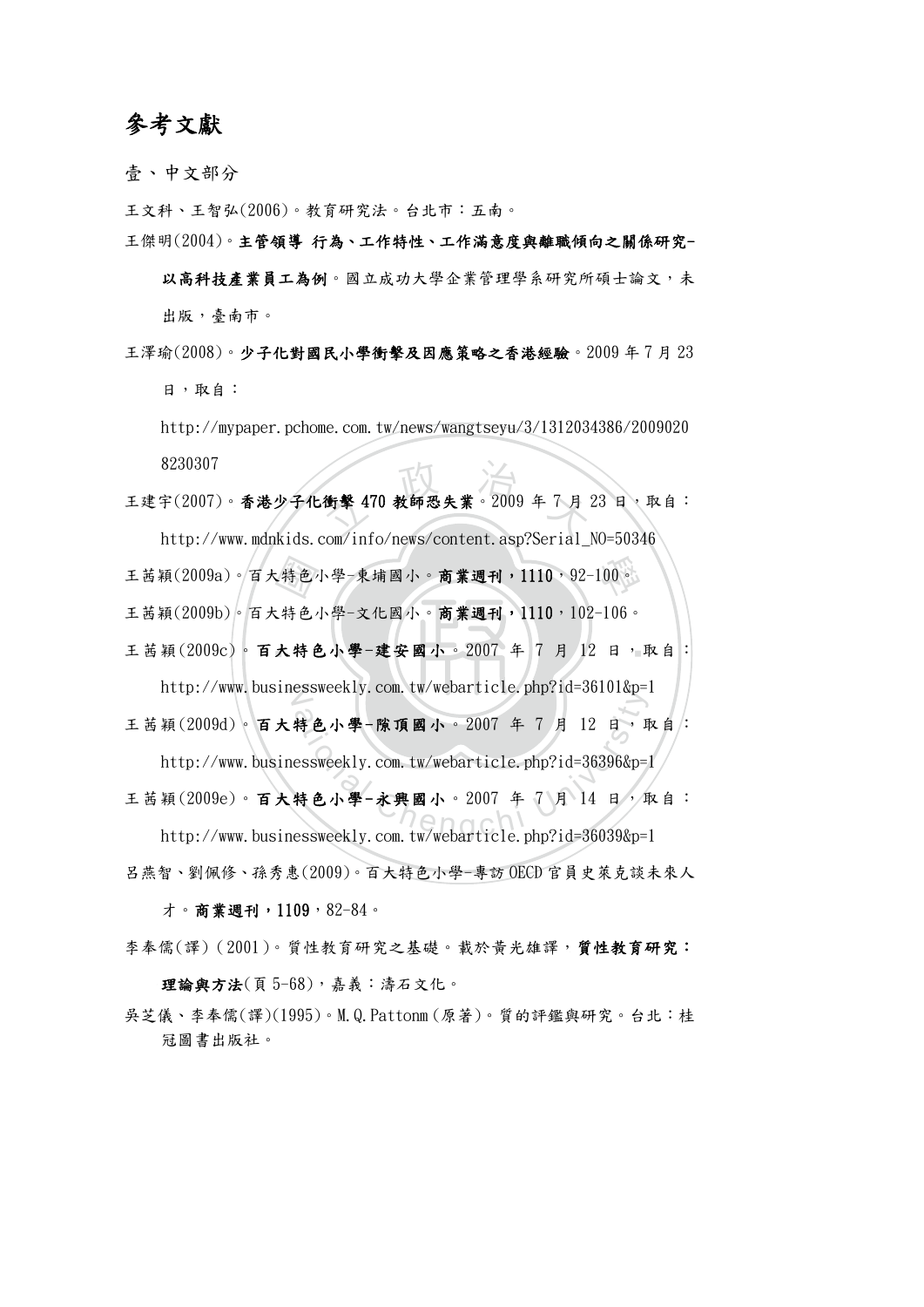吳金標(2005)。國小卓越校長領導作為之硏究:以臺北縣市獲教育部校長領導卓

越獎者為例。臺北市立教育大學教育行政與評鑑研究所碩士論文,未出版, 臺北市。

- 吳明雄(2001)。國民小學校整轉型領導行為與學校效能之研究。國立臺中師範 學院國民教育研究所碩士論文,未出版,臺中市。
- 吳昌期(2006)。國民小學校長變革領導、組織學習與組織文化關係之研究。國立

臺北教育大學教育政策與管理研究所碩士論文,未出版,臺北市。

吳淑芬(2006)。國民小學經營學校特色之研究。國立臺南大學教育經營與管理研

究所碩士論文,未出版,臺南市。

吳素菁(2004)。學校創新經營之硏究:以四所國民小學為例。國立政治大學教育

學

‧

研究所碩士論文,未出版,臺北市。

- 研究所碩士論文,未出版,臺北市。<br>研究所碩士論文,未出版,臺北市。<br>吳清基(1992)。**教育與行政**。臺北市:師大書苑。
- 吳清山(1991)。學校行政。臺北市:心理。
- 行政。<br>效能導<br>6、 吳清山(1992)。學校效能研究。臺北市:五南。
- 吳百祿(2004)。學校領導-願景、領導與管理。高雄市:復文。
- 林孟儀、林妙玲(2006)。上學好難。遠見雜誌,243,152。
- N 林明地(2002)。學校領導:理念與校長專業生涯。臺北市:高等教育。

林明地(2002)。**學校領導:理念與校長專業生涯**。臺北市:高等教育。<br>林建棕(2006)。一所百年老校活化創新:永續校園經營之個案研究。臺北市立教<br>育大學教育行政與評鑑研究所碩士論文,未出版,臺北市。<br>林來利(2005)。中小學有效能校長領導行為特徵之研究。國立臺北師範學院教育 林建棕(2006)。一所百年老校活化創新:永續校園經營之個案硏究。臺北市立教

育大學教育行政與評鑑硏究所碩士論文,未出版,臺北市。

與政策管理硏究所碩士論文,未出版,臺北市。

林佩璇(2000)。個案研究及其在教育研究上的應用。載於中正大學教育學研究所

主編,質的研究方法(頁 239-259)。臺北市: 麗文文化。

林雍智(2006)。日本實施中小學整併的情形對我國之啟示。教育行政與評鑑學

刊, $1,135-157$ 。

林雍智、葉芷嫻(2005)。日本義務教育改革的動向對我國之啟示-學校選擇制與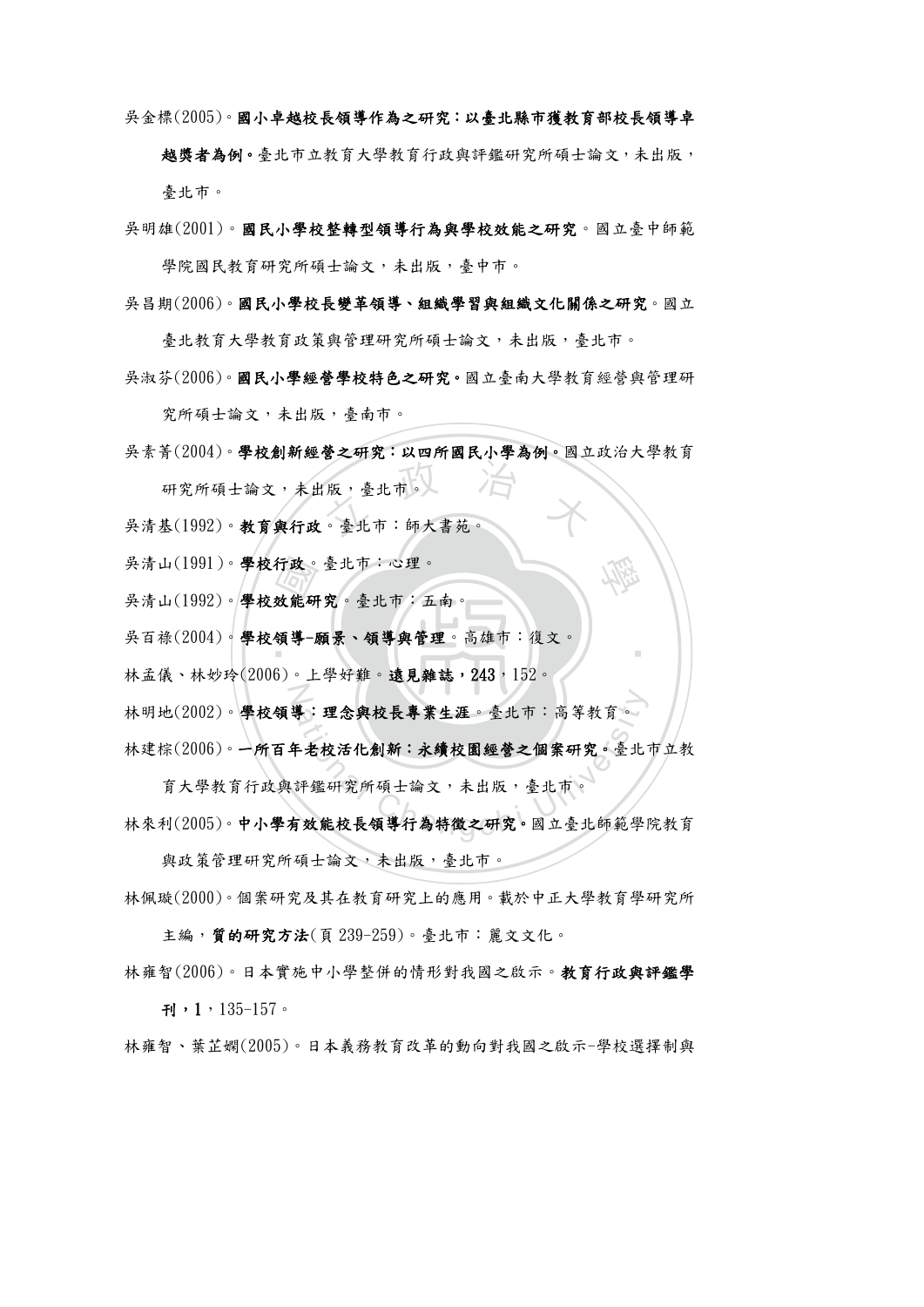學校統廢合,初等教育學刊,22,21-37。

- 邱馨儀(1997)。校長領導能力。載於國立教育資料館主編,有效能的學校(頁 177-191)。臺北市:教育資料館。
- 邱怡和(1998)。情境領導理論適用性之研究-以高屏地區國民小學為例。國立屏

東師範學院國民教育研究所碩士論文,未出版,屏東縣。

邱玉蟾(2007)。澳洲少子化時代之學校裁併調整-個案審視。教育資料與研究雙

月刊,74,151-166。

- 胡慕情(2009,5月11日)。特色小學不能忘本。臺灣立報,第1版。
- 胡幼慧(1996)。質性研究:理論、方法及本土女性研究實例。臺北市:巨流。
- 1110,110。<br>孫秀萍(2008)。出生率過低日本數千學校要關門。2008年7月22日。取自: 孫秀惠、劉佩修(2009)。百大特色小學-特色小學校長教你挑學校。商業週刊,  $1110 \cdot 110$ 。
- 

http://scitech.people.com.cn/BIG5/6812242.html

- eop<br>中學領<br><br><br><br><br><br><br><br><br><br><br><br> http://scitech.people.com.cn/BIG5/6812242.html<br>許益財(2007)。國民中學領導卓越之校長辦學績效之個案研究。國立政治大學教 ‧ 育學院學校行政碩士在職專班學位論文,未出版,臺北市。
- N 陳美香(2006)。「標竿一百」學校獲獎關鍵因素之個案研究。輔仁大學教育領導 與發展研究所碩士論文,未出版,臺北市。
- 與發展研究所碩士論文,未出版,臺北市。<br>陳貞夙(2001)。以資訊時代組織轉型觀點建構企業資訊基礎建設的理論模型。國<br>立臺灣大學資訊管理研究所博士論文,未出版,臺北市。<br>陳朝福(2003)。組織轉型研究—新科學典範的創造性演化觀點。國立臺灣大學商 陳貞夙(2001)。以資訊時代組織轉型觀點建構企業資訊基礎建設的理論模型。國

立臺灣大學資訊管理研究所博士論文,未出版,臺北市。

- 學研究所博士論文,未出版,臺北市。
- 陳木城(2007)。走出一片天:臺灣遊學創意聯盟。2007年10月30日,取自:

http://static.scribd.com/docs/2rsa9grg3duk.pdf

陳錦輝(2002)。應用資源基礎理論探討經營策略與競爭優勢-以高雄港為例。國

立中山大學人力資源管理研究所碩士論文,未出版,高雄市。

陳向明(2002)。社會科學質的研究。臺北市:五南。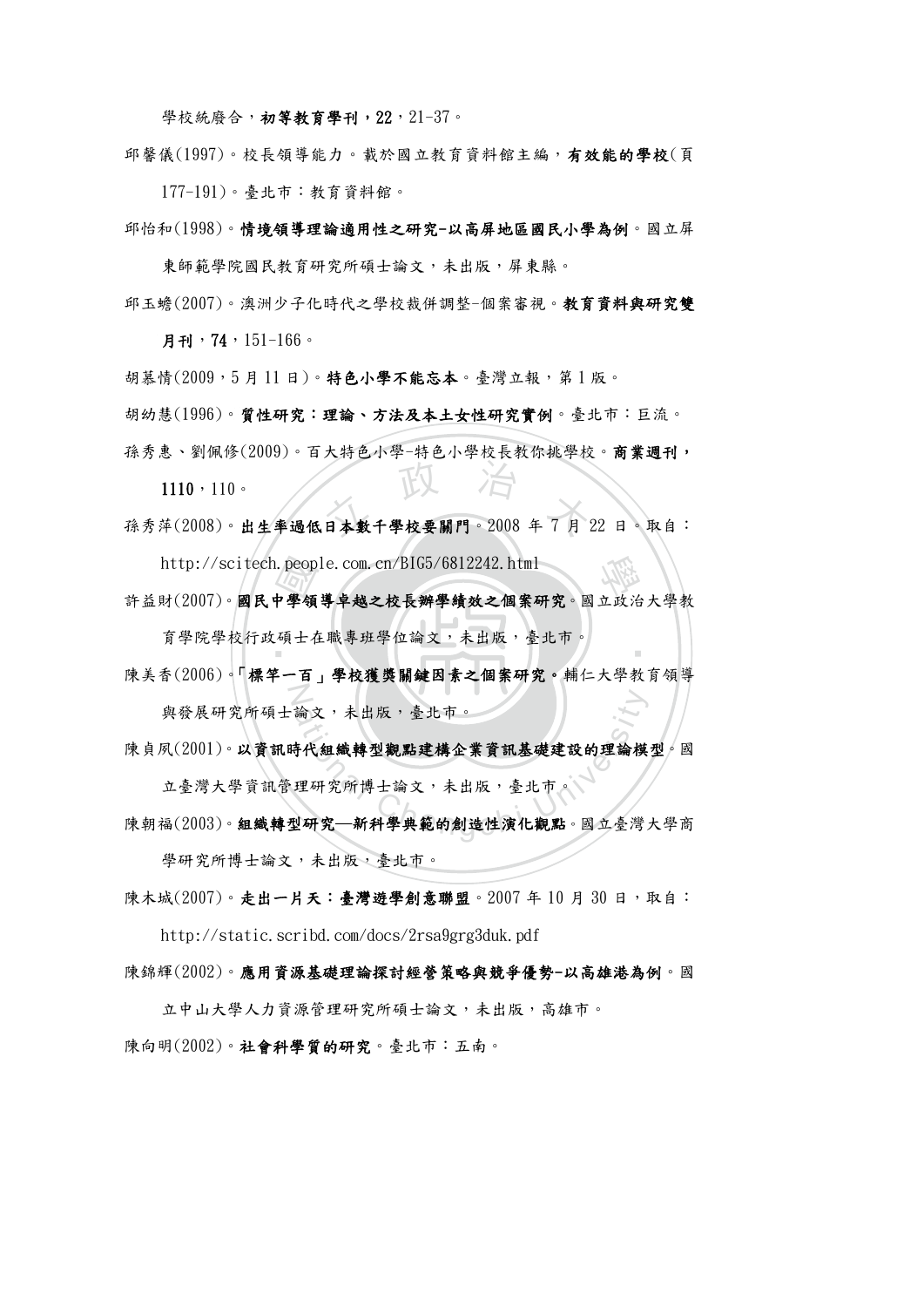陳木金、林孟彗(2009)。日本現代教育改革對我國校長學校經營的啟示。學校行

政雙月刊,60,24-41。

- 張玉台(2005)。學校創新之研究-以臺中市一所國民中學為例。國立政治大學教 育學院學校行政碩士班學位論文,未出版,臺北市。
- 張德銳(2005)。中小學校長辦學經驗及專業發展歷程之研究。臺北市:教育資料 館。

張明輝(2003)。卓越領導的關鍵能力。社教雙月刊,114,15-19。

張明輝、顏秀如(2008)。學校競爭優勢的理念與策略。教育研究月刊,167,81-92。

張慶勳(1996)。學校組織行為。臺北市:五南。

- 2008年 2009年 2009年 2009年 2009年 2009年 2009年 2009年 2009年 2009年 2009年 2009年 2009年 2009年<br>學工業教育與技術學系碩士論文,未出版,彰化縣。<br>張國輝(2005)。小型學校面行整併的反應與因應策略之個案研究。國立臺南大學 張柏紳(2006)。高職校長領導行為與學校轉型效能相關之研究。國立彰化師範大 學工業教育與技術學系碩士論文,未出版,彰化縣。
- 

教育經營與管理研究所碩士論文,未出版,臺南市。

研究所<br>技林<br>市 教育經營與管理研究所碩士論文,未出版,臺南市。<br>郭雄軍、蔡天民、方茂林、江百川(2007)。**到水岸遊學-悠遊屈尺湖光山色/翡翠** 

‧

美麗溪流。臺北市:稻田。

- N 教育部統計處(2009)。國民中小學學生數推估。2009 年 7 月 2 日,取自: http://www.edu.tw/files/site\_content/B0013/overview47.xls
- 教育部(2009)。教育部 98 年度推動國民中小學活化校園空間與發展特色學校實

http://www.edu.tw/files/site\_content/B0013/overview47.xls<br>教育部(2009)。教育部 98 年度推動國民中小學活化校園空間與發展特色學校實<br>施計劃 。2009年7月11日,取自:http://163.20.79.146/default.asp<br>教育部(2007)。全國中小學特色學校暨創意遊學成果專輯。臺北縣:屈尺國民小 施計劃 。2009年7月11日,取自:http://163.20.79.146/default.asp 學。

教育部 $(2004)$ 。教育部校長領導卓越獎評選及獎勵要點。2009年7月24日,取 自:

http://www.edu.tw/human-affair/content.aspx?site\_content\_sn=8981 曾坤輝(2007)。臺北縣「特色學校」課程發展之研究-偏遠小學的危機或轉機。

國立臺北教育大學課程與教學研究所碩士論文,未出版,臺北市。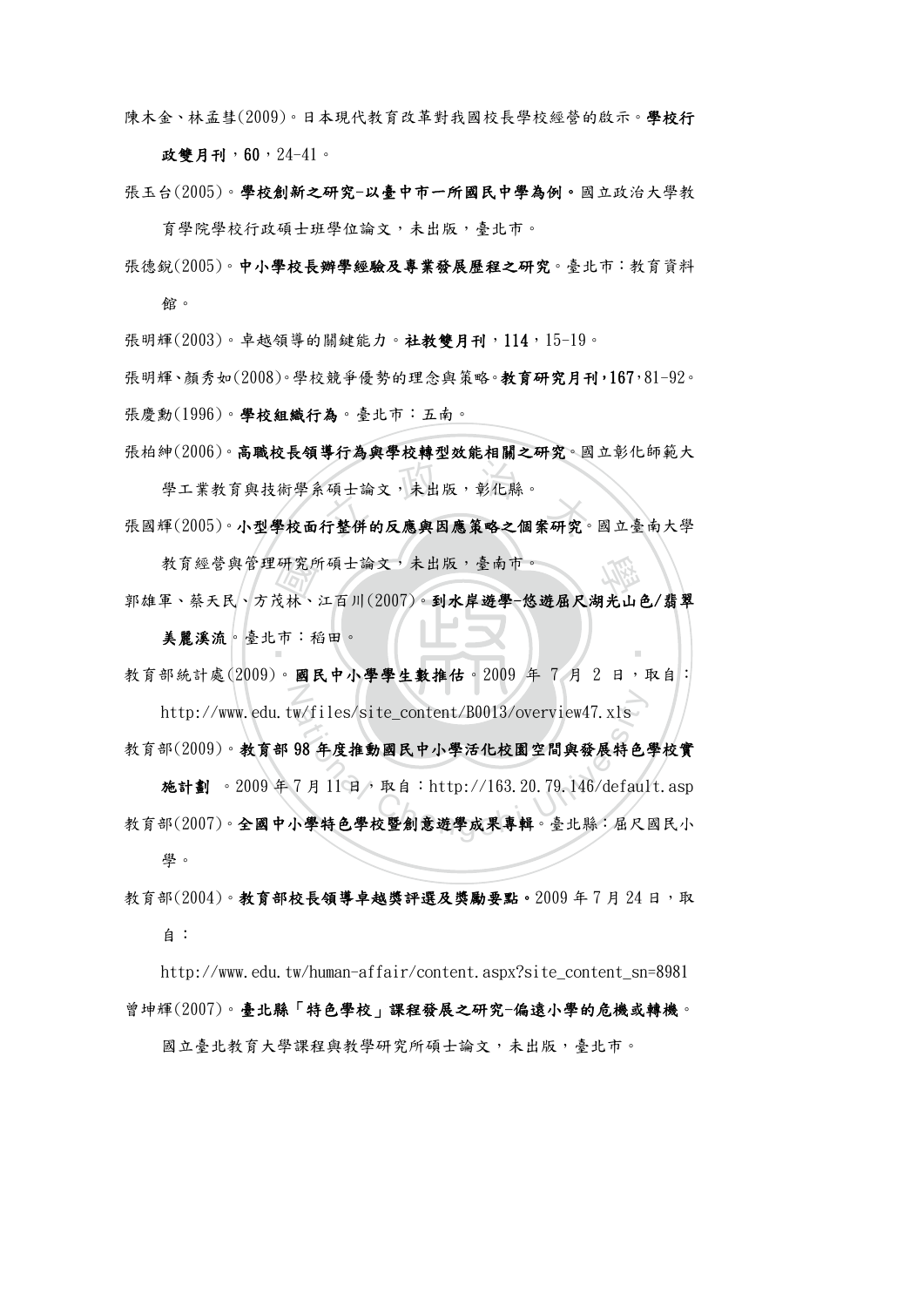湯慧屏(2007)。學校營造閱讀特色之研究一以一所臺灣中南部國小為例。國立嘉

義大學國民教育研究所碩士論文,未出版,嘉義市。

游輝演(2005)。國民小學校長領導學校發展特色之行動研究:以彰化縣王功國小

國術彈腿為例。國立中正大學教育研究所碩士論文,未出版,嘉義縣。

游琇雯(2005)。宜蘭縣公辦民營人文國小創新經營之個案研究。臺北市立教育大

學國民教育硏究所碩士論文,未出版,臺北市。

黃三吉(2007)。打造一所具有國際競爭力的優質小學。載於研習叢書(187)精緻

教育系列-優質領航行政篇(頁 40-49)。臺北市:北市教研中心。

黃瑞琴(1991)。質的教育研究法。臺北市:心理。

詹淑珍(2006)。臺北縣市國民小學校長變革領導與學校校能關係之研究。國立臺

北教育大學教育政策與管理研究所碩士論文,未出版,臺北市。

<sup>立</sup> <sup>政</sup> <sup>治</sup> <sup>大</sup> 葉子超(1995)。澎湖縣國民小學小型學校合併之研究。國立嘉義師範學院國民教

育研究所碩士論文,未出版,嘉義市。

- 育研究所碩士論文,未出版,嘉義市。<br>楊惠芳、陳玉珊(2007,1月10日)。**少子化 20年內學生數恐減三成**。國語日報。<br>第1版。<br><sup>提 知 詳 (2001)。 <del># は 淡 告 し 控 拾 よ 浮</del> 土 2007, 午 0, 日 20, 日 西 台</sup> ‧ 第 1 版。
- N rg.tw/post/1/1573<br>世紀教育行政領導理念。臺北市:師大書苑。<br>·灣特色小學越來越多。商業週刊,1109,79。<br>色小學-OECD 跨國競爭力調查。商業週刊,1109,7 楊朝祥 (2001)。裁併迷你小校捨本逐末。 2007 年 9 月 30 日。取自: http://www.npf.org.tw/post/1/1573

廖春文(1995)。二十一世紀教育行政領導理念。臺北市:師大書苑。

- 劉佩修(2009a)。為何臺灣特色小學越來越多。商業週刊,1109,79。
- 劉佩修(2009b)。百大特色小學-OECD 跨國競爭力調查。商業週刊,1109,79-81。
- 劉佩修(2009c)。百大特色小學-東莒國小。**商業週刊,1110**,82-88。
- 劉佩修(2009d)。百大特色小學-米倉國小。**商業週刊,1109**,86-90。
- 劉佩修(2009e)。百大特色小學-人文國中小。商業週刊,1109,98-102。
- 劉佩修(2009f)。百大特色小學-直潭國小。**商業週刊,1109**,92-96。

劉佩修 (2009g)。百大特色小學-和美國小。2007年7月14日,取自:

http://www.businessweekly.com.tw/webarticle.php?id=36431&p=1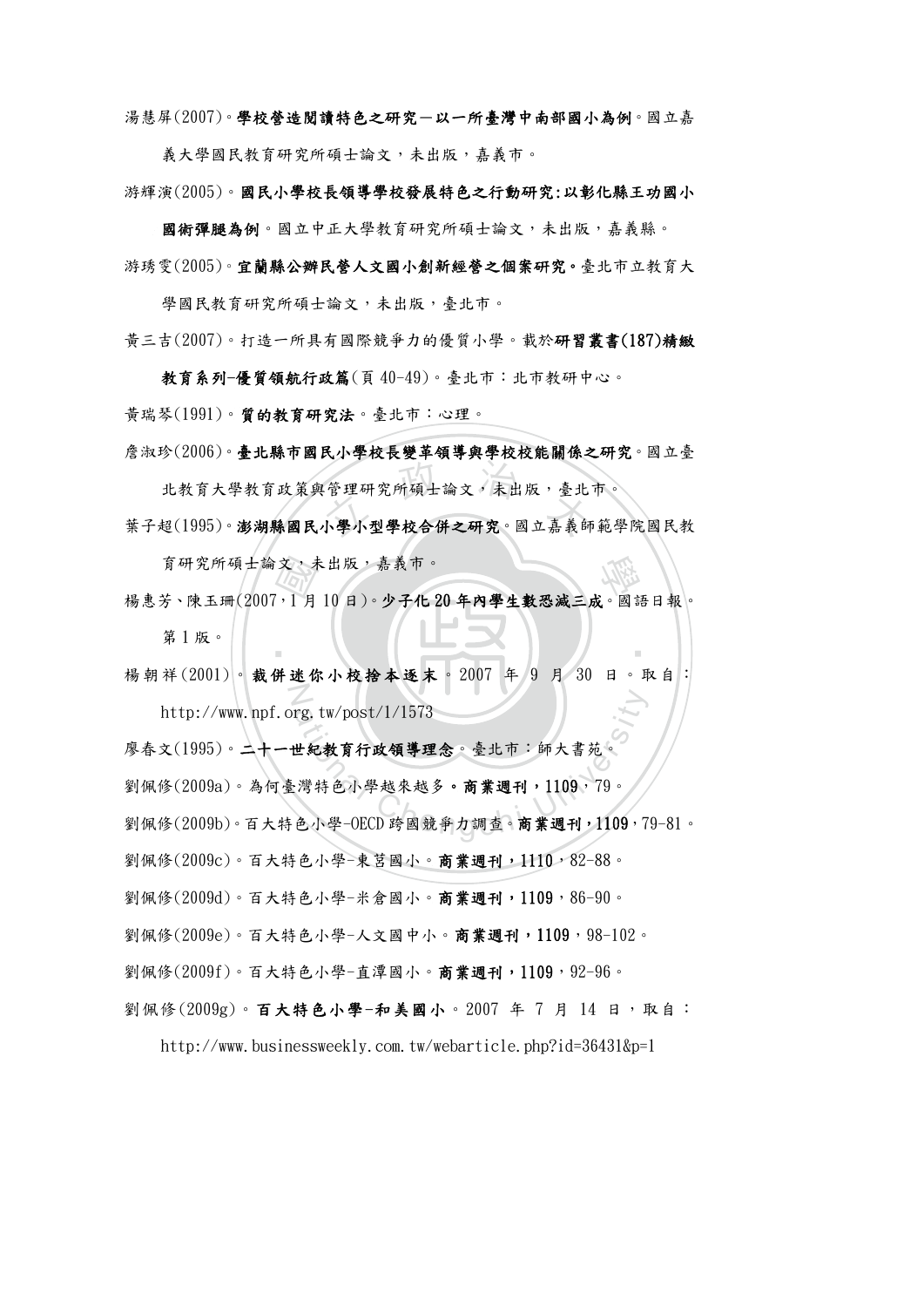劉佩修(2009h)。百大特色小學表。商業週刊,1109,117。

鄭福妹(2006)。偏遠地區小型學校創新經營之研究-以臺北縣特色學校方案參與

國小為例。國立臺北教育大學教育政策與管理研究所碩士論文。未出版, 臺北市。

鄭明宗(2005)。完全中學組織變革關鍵成功因素之個案研究。國立臺南大學教育

經營與管理研究所碩士論文,未出版,臺南市。

蔡耀光(2004)。跨國直銷公司在中國市場轉型經營之研究----以安利與雅芳為

例。國立政治大學經營管理碩士論文,未出版,臺北市。

蔡進雄(2000)。國民中學校長轉型領導、互易領導、學校文化與學校效能關係之

- 研究。國立臺灣師範大學教育研究所博士論文,未出版,臺北市。
- 蔡進雄(2003)。學校行政與教學研究。高雄市:復文。
- 第進雄(2003)。學校行政與教學研究。高雄市:復文。<br>蔡文婷(2006)。島內遊學第一名-漁光國小。2009年7月27日,取自:

http://enews.url.com.tw/enews/39344

- 歐用生(1989)。質的研究。臺北市:師大書苑。
- url.com<br>研究。<br>h.t.<sup>奥</sup> 顏秀如、顏佩如(2007)。從學校創新經營探討校長領導-以三所國民中小學為例。

N 載於 2007 年「中小學校長專業發展」國際學術研討會論文集(頁 445-477) 未出版。

學

羅虞村(1995)。領導理論研究。臺北市:文景。

謝文全(2004)。教育行政學。臺北市:高等教育。

- 未出版。<br>羅虞村(1995)。**領導理論研究**。臺北市:文景。<br>謝文全(2004)。**教育行政學**。臺北市:高等教育。<br>王向葵、林盈助、高熏芳(譯)(2006)。Joseph A. Maxwell(原著)。 Qualitative Research Design:An Interactive Approach。質化研究設計-一種互動取向的方 法。臺北市:心理。
- 胡龍騰、黃瑋瑩、潘中道(譯)(2006)。Ranjit Kumar(原著)。 Research

Methodology。研究方法-步驟化學習指南。臺北市:學富。

許舜青(譯)(1997)。Wycoff, J., & Richardson, T. (原著)。 Transformation

Thinking。轉型思考-組織再造的良方。臺北市:遠流。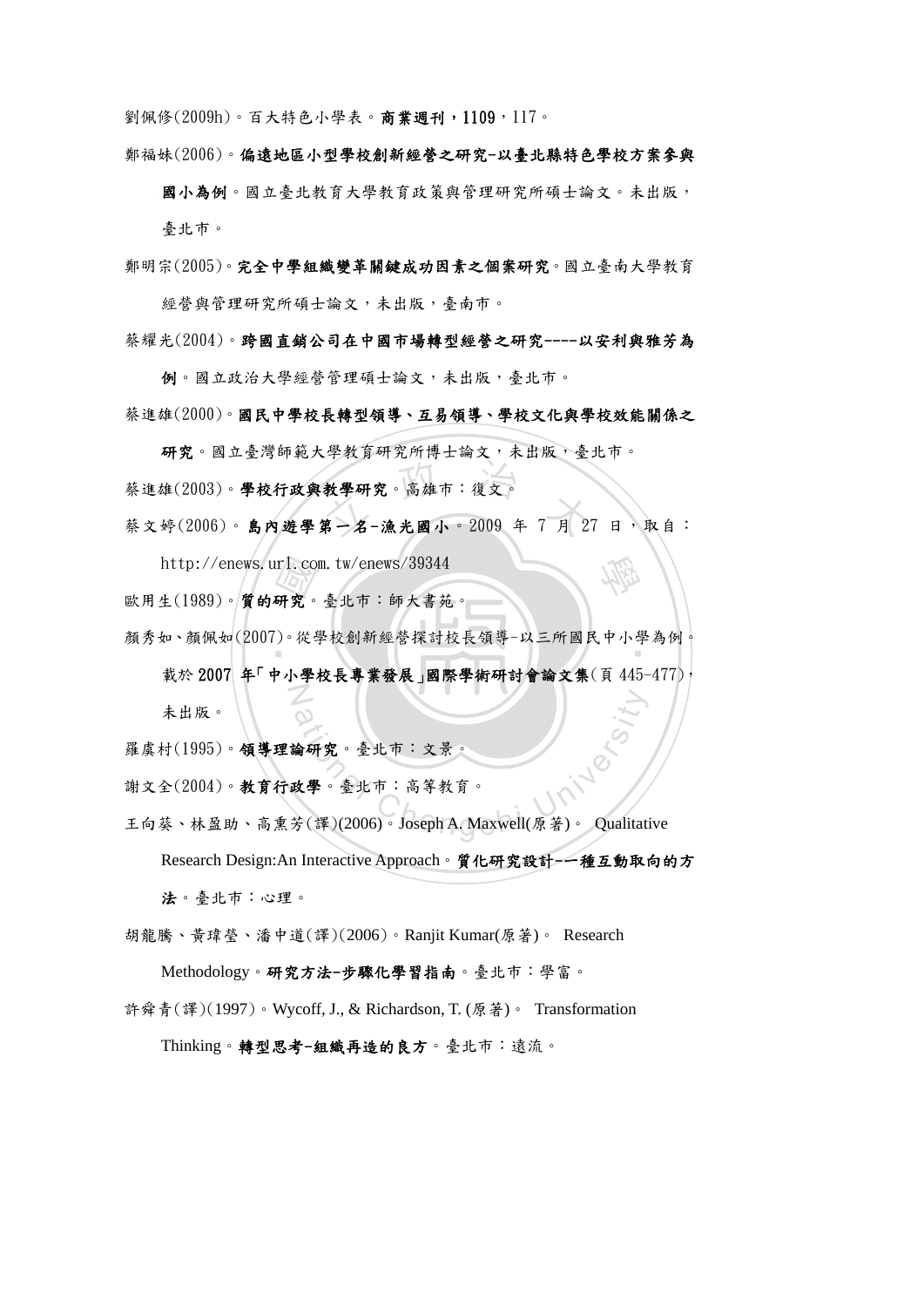## 貳、英文部分

- Blumberg, A., & Greenfield, W. (1986). *The Effective principal: Perspectives on School Leadership*. (2nd ed.). (ERIC Document Reproduction Service No. ED 283274)
- Bass, B. M., & Avolio, B. J. (1994). *Improving organizational effectiveness through transformational leadership*. Thousand Oaks, CA: Sage.
- Batsis, T. M. (1987). *Characteristics of excellent principals*. (ERIC Document Reproduction Service No. ED285265)
- Cotton, K. (1996). *Affective and social benefits of small-scale schooling*. (ERIC Document Reproduction Service No. ED401088)

Service No. ED401088)<br>
ing change in organization. New York: Pr<br>
(1080). *Pehavior in organizations*: Undo Carnall, C. A. (1990). *Managing change in organization.* New York: Prentice-Hall.

- an side of work. (3rd ed.). Englewood Cliffs, NJ: Simon<br>Leadership and characteristics of effective principal in Greenberg, J., & Baron, R. A. (1989). *Behavior in organizations*: *Understanding and managing the human side of work*. (3rd ed.). Englewood Cliffs, NJ: Simon & Schuster.
- Gregory, S. T. (2003). *Leadership and characteristics of effective principal in* high-poverty public school. (ERIC Document Reproduction Service No. ED 478741)
- moot. (ENC Bocument Reproduction Set vice No. EB<br>
1., & associates (1988). Corporate transformation:<br>
ions for a competitive world. San Francisco: Jossey-B<br>
86). Organizational transformation: Approaches. stra Kilman, R. H., Covin, T. J., & associates (1988). *Corporate transformation: Revitalizing organizations for a competitive world*. San Francisco: Jossey-Bass.
- Lery, A., & Merry, U. (1986). *Organizational transformation: Approaches, strategies, theories*. New York: Praeger.
- McEwan, E. K. (1997). *Seven steps to effective instructional leadership.* Retrieved July 20, 2009, from http://www.julieboyd.com.au/ ILF/pages/members/ cats/ arts\_ interest/7step\_effective.pdf

Northouse, P. G. (2001). *Leadership : Theory and practice.* Thousand Oaks, CA: